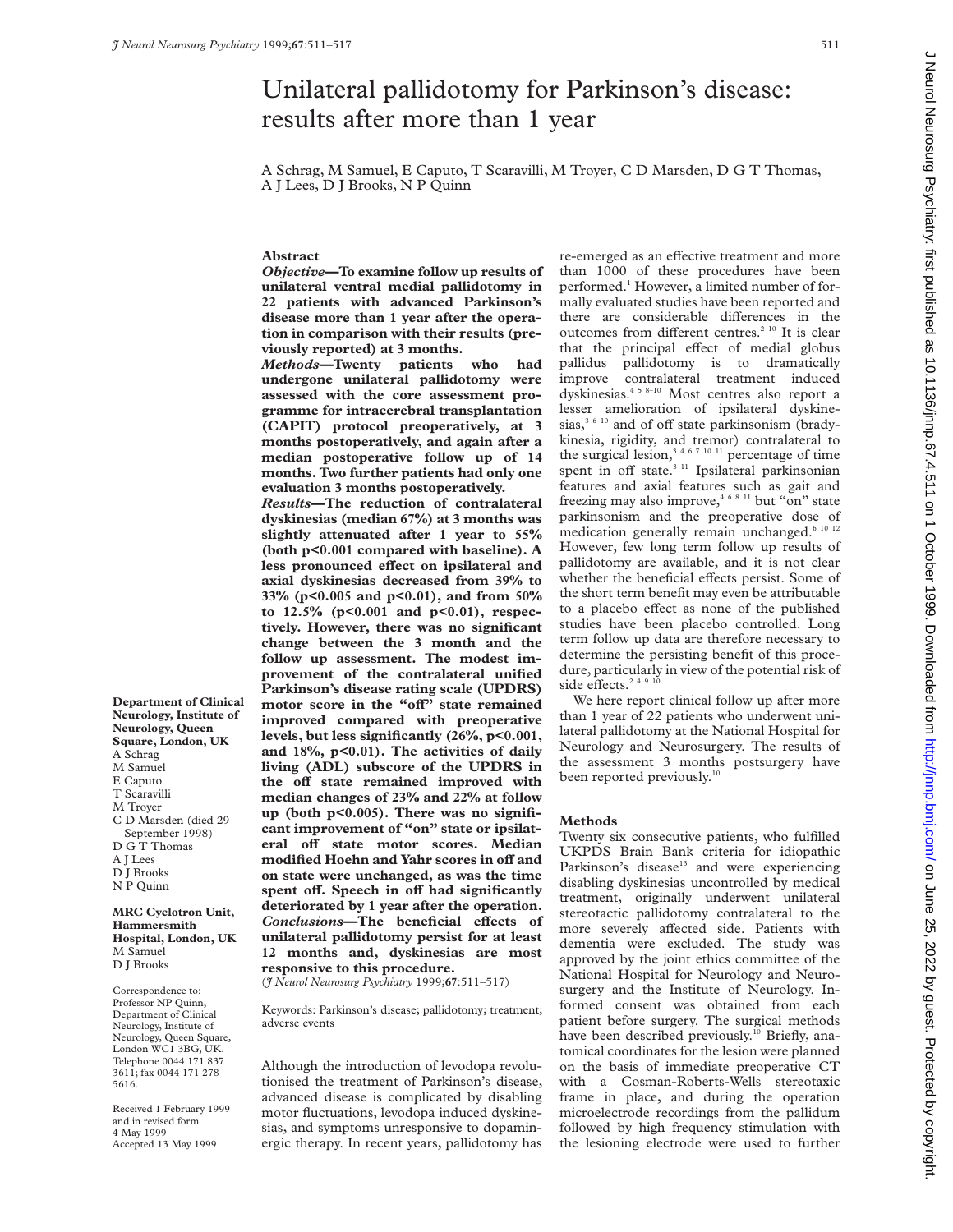determine the appropriate lesion site. Pallidotomy was performed by thermocoagulation in two to four overlapping individual lesions. All patients had routine brain MRI preoperatively and also 1–2 days postoperatively. The clinical evaluations were performed 1–3 months before surgery, and then 3 months and at least 1 year after surgery. All patients were assessed according to the core assessment programme for intracerebral transplantation (CAPIT) protocol including a standardised levodopa challenge.<sup>14</sup> All but four patients were assessed by the same rater at baseline, and 3 month and 1 year follow up. The remaining four patients were assessed both at baseline and 3 months by the same rater, but at 1 year by a second rater. The complete unified Parkinson's disease rating scale (UPDRS) scale and a dyskinesia scale<sup>15</sup> were rated separately for each limb, neck, and trunk, and the modified Hoehn and Yahr scale was scored in the practically defined off state in the morning at least 12 hours after the last dose of levodopa, and in the best on state after a standardised dose of 200 mg levodopa plus 50 mg benserazide in dispersible form. The dyskinesia rating scale was scored every 20 minutes thereafter to determine the time of the best on and the time of worst dyskinesias, as many patients had diphasic dyskinesia patterns. Additionally, timed tests of rapid alternating pronationsupination of each hand (20 times), repetitive hand-arm movements between two points 30 cm apart (10 times), finger dexterity (sequential finger to thumb opposition, 10 times), and of walking 7 metres from and to a sitting position as outlined in the CAPIT, were performed at these times. We endeavoured to hold constant the dose of antiparkinsonian medication for at least 1 month before the operation and throughout the follow up period unless the patient's condition dictated a change.

Pairwise statistical comparison of ordinal data from the preoperative evaluation, the follow up evaluation at 3 months, and the evaluation at more than 1 year used the Wilcoxon signed rank tests. To take into account the multiple number of comparisons performed, a statistical threshold of p<0.005 was considered to be sufficiently conservative. Differences with  $p<0.05$  were considered as marginally significant. The statistical analysis was performed for the 20 patients with both a 3 month follow up and a follow up after more than 1 year assessment to enable a comparison between the evaluation at 3 months and longer follow up. As the time of follow up period ranged from 12 to 22 months, we tested the correlation of duration of follow up and changes from baseline to follow up assessment, adjusted for baseline score, but did not find any significant effect of duration of follow up on change in any variable.

Hemibody dyskinesia scores were calculated from the sum of the dyskinesia scores of arm and leg on each side of the body, and axial dyskinesia scores were determined from the sum of neck and trunk dyskinesias rated according to the scale of Goetz *et al.*<sup>15</sup> Hemibody parkinsonism for each side was calculated as the sum of items 20–26, tremor from items 20–21, rigidity from item 22, and bradykinesia from items 23–26, separately for each side. Gait and postural stability scores were calculated from the sum of items 13–15 and 27–30, speech from items 5 and 18, and dexterity from questions 9–11. Statistical comparisons of individual traits (tremor, rigidity, etc) were performed for the patients with mean preoperative UPDRS scores of 1.0 or higher in these items. The time spent off, and on with dyskinesias, was derived from the UPDRS scale (1=0–25%; 4=75–100%). Changes in medication were determined by calculating the levodopa/ decarboxylase inhibitor (DDCI) equivalent dose as described previously,<sup>10</sup> and compared by student's *t* tests. As there are no conversion factors for apomorphine, patients with changes in their dose of apomorphine were excluded from this analysis of drug dosages.

# **Results**

Twenty six patients (mean age 55.9; range 40–69, and mean disease duration 15.4; range 5–25 years) underwent unilateral pallidotomy. Mean modified Hoehn and Yahr stage preoperatively was  $4$  (range  $2-5$ ) in off and  $3$  (range 2–4) in on. Twenty one patients had left sided and five had right sided pallidotomy. Postoperative MRI confirmed the lesion in the medial pallidum in all cases (for details see Samuel *et*  $a<sup>10</sup>$ ). In one patient (the first in the series) there was extension of the lesion into the posterior limb of the internal capsule. In three other

*Table 1 Median change (from preoperative baseline) of dyskinesia and UPDRS scores 3 months and more than a year postoperatively (n=20)*

| Off state                  | 3 months<br>(% change)           | $>1$ year<br>$(\%$ change) | p Value<br>$(3$ months-1 year) | On state                  | 3 months<br>(% change) | $>1$ year<br>$(\%$ change) | p Value<br>$(3$ months-1 year) |
|----------------------------|----------------------------------|----------------------------|--------------------------------|---------------------------|------------------------|----------------------------|--------------------------------|
| ADL                        | $23***$                          | $21.6***$                  | <b>NS</b>                      | ADL                       | $\Omega$               | 8.3                        | <b>NS</b>                      |
| Total motor score          | $16.3***$                        | $18.3**$                   | <b>NS</b>                      | Total motor score         | $-2.8$                 | $-5.6$                     | <b>NS</b>                      |
| Contralateral motor score  | $25.9***$                        | $17.9**$                   | <b>NS</b>                      | Contralateral motor score | $\Omega$               | $\Omega$                   | NS.                            |
| Ipsilateral motor score    | 8.8                              | 10.6                       | <b>NS</b>                      | Ipsilateral motor score   | $-14.6$                | $-25$                      | <b>NS</b>                      |
| Contralateral bradykinesia | $17.9*$                          | 13.3                       | <b>NS</b>                      |                           |                        |                            |                                |
| Contralateral rigidity     | $25***$                          | $40.2***$                  | <b>NS</b>                      | On period dyskinesia      |                        |                            |                                |
| Contralateral tremor       | $50*$                            | $50*$                      | NS                             | Total                     | $48.3***$              | $37.5***$                  | <b>NS</b>                      |
|                            |                                  |                            |                                | Contralateral             | $66.7***$              | $55***$                    | <b>NS</b>                      |
| Ipsilateral bradykinesia   | $\Omega$                         | $-10.1$                    | <b>NS</b>                      | Ipsilateral               | $38.8***$              | $33.3**$                   | <b>NS</b>                      |
| Ipsilateral rigidity       | $22.5*$                          | 31                         | <b>NS</b>                      | Axial                     | $50***$                | $12.5***$                  | NS.                            |
| Ipsilateral tremor         | 20                               | 20                         | <b>NS</b>                      |                           |                        |                            |                                |
| Gait                       | $3.9*$                           | $3.6***$                   | < 0.05                         | Gait                      | 16.7                   | $\Omega$                   | < 0.05                         |
| Speech                     | $\Omega$                         | $-50***$                   | < 0.005                        | Speech                    | $\Omega$               | $8.3*$                     | < 0.01                         |
| Dexterity (ADL)            | $18.2**$<br>$28.6*$<br><b>NS</b> |                            |                                | Dexterity (ADL)           | $\mathbf{0}$           | $\Omega$                   | NS.                            |

Positive values represent improvement, negative ones worsening.

\*p<0.05; \*\*p<0.01; \*\*\*p<0.005; \*\*\*\*p<0.001; significant change in comparison with preoperative values; NS=not significant; Dexterity (ADL)=composite of questions 9–11 of ADL part of UPDRS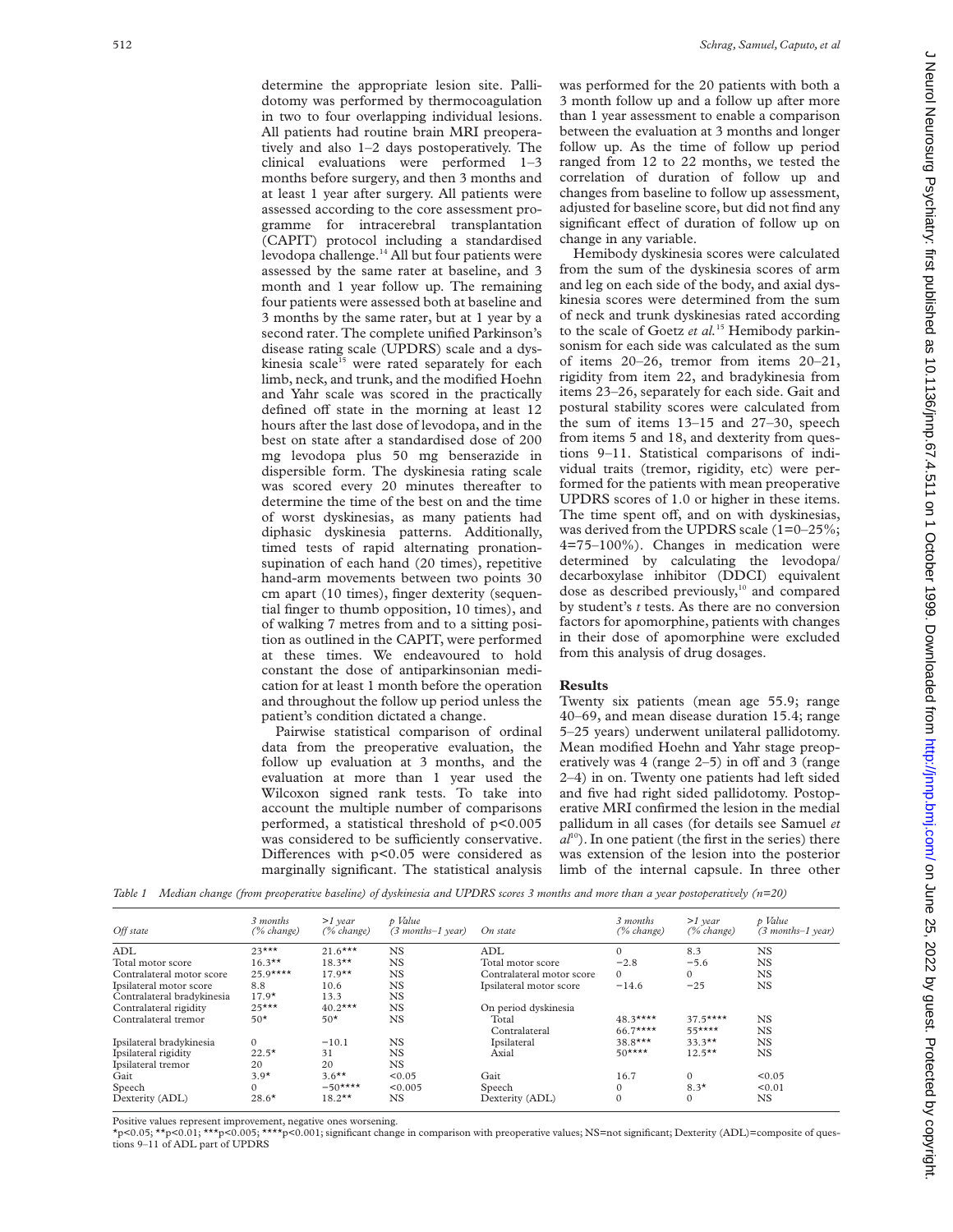

*Figure 1 (A) Contralateral motor UPDRS score in practically defined off, and (B) on period dyskinesia scores of all patients with an evaluation 3 months and more than 1 year postoperatively. The bold line represents the median score.*

patients among the first 10 operated on there was more dorsal and lateral extension to include a portion of lateral pallidum. Two patients had fatal complications related to the operation (see adverse events). Two patients were not available for the 3 month assessment, but both subsequently had a long term assessment. One patient died of a glioma 6 months postoperatively, and one patient could not be assessed more than 1 year postoperatively due to paranoid psychosis (see adverse events). Therefore, 22 patients were assessed at 3 months and 22 at more than 1 year after surgery (median follow up 14, range 12–22 months). Twenty patients had both postoperative assessments.

#### TREATMENT INDUCED DYSKINESIAS

Contralateral dyskinesias in the 20 patients assessed at both follow up times had significantly improved by 67% after 3 months (p<0.001) and were still improved by 55% (p<0.001) compared with preoperative scores more than 1 year after surgery (table 1 and fig 1A). Ipsilateral dyskinesias, which were significantly improved after 3 months by 39% (p<0.001), remained so improved at the follow up assessment, albeit less significantly (change from baseline 33%, p<0.01), and axial dyskinesias, which were improved by 50% at 3 months (p<0.001), were only marginally improved, by 12.5%, at follow up  $(p<0.01)$ . However, there were no significant differences in any of these dyskinesia scores between evaluations at 3 months and more than 1 year. In one of the three patients with extension to lateral pallidum dyskinesias had worsened after 1 year.

#### UPDRS SCORES IN THE OFF STATE

The contralateral motor score, which had significantly improved by 26% after 3 months (p<0.001), was still improved at follow up, but less  $(18\%)$  compared with baseline  $(p<0.01$ , fig 1 B). The contralateral improvement was most marked for rigidity (25% and 40%, respectively, p<0. 005 for both assessments), and tremor (50% and 50%, respectively, p<0.05 for both assessments), and was maintained throughout the follow up period, but was only marginally significant at 3 months after surgery. There was marginally significant improvement of ipsilateral rigidity at 3 months but the total ipsilateral motor score was not improved. However, there was no deterioration of this variable after more than 1 year, as might perhaps have been expected with progression of the disease. Overall, there was moderate, marginally significant, improvement of the off state UPDRS motor score, which was maintained for more than 1 year (16% and 18%, respectively, p<0.01 at both assessments). Dexterity, as indicated by the activities of daily living (ADL) section of the UPDRS (cutting food, hygiene, and dressing) had improved marginally after 3 months  $(29\%, p<0.05)$  and was still improved after more than 1 year (18%, p<0.01). Gait in off was only marginally improved, by 4% (p<0.05), but this state was maintained for more than 1 year (p<0.01). On the other hand speech, as measured by the ADL part of the UPDRS, which was unchanged after 3 months, had deteriorated significantly a year later (dysarthria in five patients, increase in hypophonia of 1 or 2 out of 10 points in two items of the UPDRS scale in 10 patients,  $p<0.001$ ). The overall off state ADL score was improved at 3 months (23%, p<0.005) and this improvement was maintained throughout the follow up period (22%, p<0.005; table 1). In one of the three patients

*Table 2 Median of UPDRS subscores preoperatively and postoperatively after 3 months and more than 1 year (n=20)*

|                                   | Preoperative<br>(range) | 3 months<br>(range) | p Values<br>(pre-3<br><i>months</i> ) | $>1$ year<br>(range) | p Value<br>$(\text{pre-1} \text{ year})$ | p Value<br>(3 months–<br>$1$ year) |
|-----------------------------------|-------------------------|---------------------|---------------------------------------|----------------------|------------------------------------------|------------------------------------|
| Mental state part UPDRS           | $2(0-6)$                | $3(0-6)$            | NS                                    | $2(0-5)$             | <b>NS</b>                                | NS                                 |
| Mod Hoehn and Yahr in off state   | $3(2.5-5)$              | $3(2-5)$            | NS                                    | $3(2-5)$             | NS                                       | NS                                 |
| Mod Hoehn and Yahr in on state    | $2.5(2-4)$              | $2.5(2-3)$          | NS                                    | $2.5(2-4)$           | NS                                       | NS.                                |
| Time spent in on with dyskinesias | $2(1-3)$                | $1(0-3)$            | < 0.001                               | $1(1-3)$             | < 0.01                                   | NS                                 |
| Severity of dyskinesias           | $3(0-4)$                | $1(0-3)$            | < 0.001                               | $1(0-2)$             | < 0.001                                  | NS                                 |
| Pain associated with dyskinesias  | $2(0-4)$                | $0(0-2)$            | < 0.001                               | $0(0-3)$             | < 0.005                                  | <b>NS</b>                          |
| Dystonia                          | $1(0-1)$                | $1(0-1)$            | NS                                    | $1(0-1)$             | NS.                                      | NS.                                |
| Time spent in off states          | $2(1-3)$                | $1(1-4)$            | NS                                    | $2(1-3)$             | NS                                       | NS.                                |

pre=preoperative, mod=modified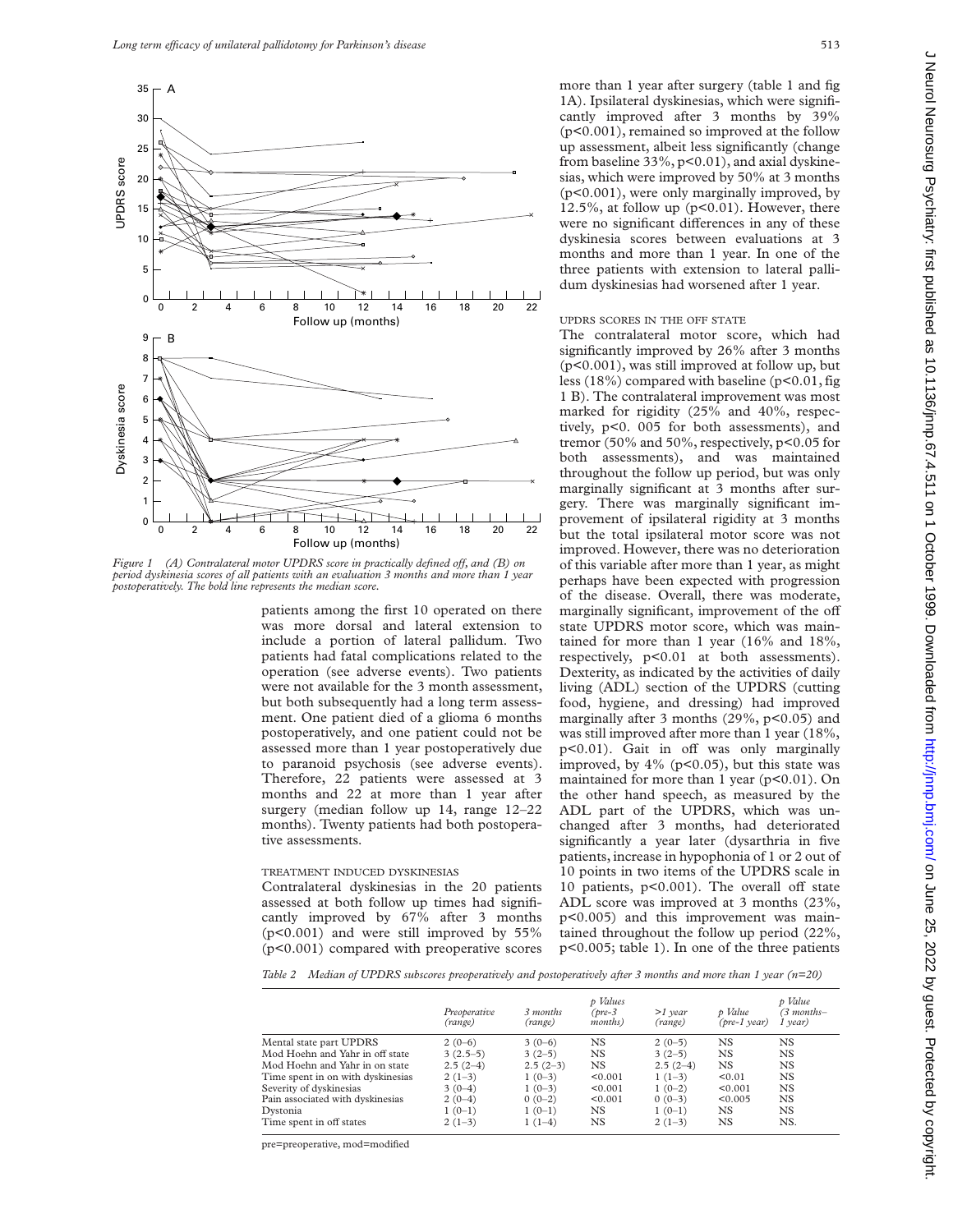

*Figure 2 Mean total UPDRS scores.*

with extension of the lesion into the lateral pallidum summated contralateral hemibody score for akinesia, rigidity and tremor had worsened at 1 year from 16 to 21 and in the other two it had improved minimally from 15 to 14, and from 12 to 11, respectively, in comparison with baseline.

#### UPDRS SCORES IN THE ON STATE

There was no significant change in any variable after pallidotomy in the on state, apart from a marginal improvement of speech after more than 1 year  $(8\%, p<0.05;$  table 1). However, in all three patients with extension of the lesion into the lateral pallidum, contralateral summated motor score had worsened minimally from 10 to 11 (n=2) and from 3 to 4 (n=1) relative to baseline.





# OTHER UPDRS SUBSCORES

The mentation, behaviour, and mood subscore of the UPDRS and the modified Hoehn and Yahr stage in on or in off states did not change significantly 3 months and more than 1 year after pallidotomy. The time spent off, rated on the UPDRS, was also unchanged. However, the time spent on with dyskinesias decreased from an average score of 2 (26%-50% in on states) to 1 (1%-25%) at both assessment times (p<0.001 and p<0.01, respectively). Dyskinesia severity improved from an average score of 3 (severely disabling) to 1 (mildly disabling) at both time points (both p<0.001). Pain associated with dyskinesias decreased from a score of 3 (severe) to 1 (slight; p<0.001 and p<0.005, respectively). The presence of dystonia (0=no, 1=yes) did not change (table 2). The overall improvement of total UPDRS scores in the off state was similar after 3 months and after more than 1 year (p<0.0001 compared with baseline at both assessments) and not different between the 3 month and the follow up assessment. The improvement of total UPDRS scores in the on state was marginally significant  $(p<0.05)$  at both assessment points (fig 2).

### TIMED TESTS IN THE OFF STATE

There was a significant improvement in the timed hand-arm movements contralateral to the side of pallidotomy after 3 months (median improvement 18%, p<0.001) as well as after more than 1 year (20%, p<0.005). Ipsilateral hand-arm movements were improved by 22% and 25%, respectively ( $p<0.005$  and  $p<0.05$ ). Finger dexterity, pronation-supination, and stand-walk-sit times did not change significantly (fig 3 A).

# TIMED TESTS IN THE ON STATE

Contralateral hand-arm movements had marginally improved at 3 months and follow up by 15% and 12%, respectively (both p<0.05), and pronation-supination time was marginally reduced by  $14\%$  at long term follow up ( $p<0.05$ ). Ipsilaterally, there was a marginal improvement of hand-arm movements after longer than 1 year (p<0.05). Ipsilateral pronationsupination, contralateral and ipsilateral finger dexterity times, and walking time did not change significantly (fig 3 B).

## MEDICATION

The mean daily total levodopa-DDCI equivalent dose was increased by 13.6% at 3 months and by 18.3% more than 1 year postoperatively (n=17, NS). Seven patients had increased their dose and only three had decreased it. Two patients had increased and one patient had decreased their dose of apomorphine, and were therefore not included in this medication analysis.

# ADVERSE EVENTS

As reported previously, two of the original 26 patients had fatal complications. Two further patients were not assessed after more than 1 year: one had died 6 months after the operation due to an incidental glioma, and another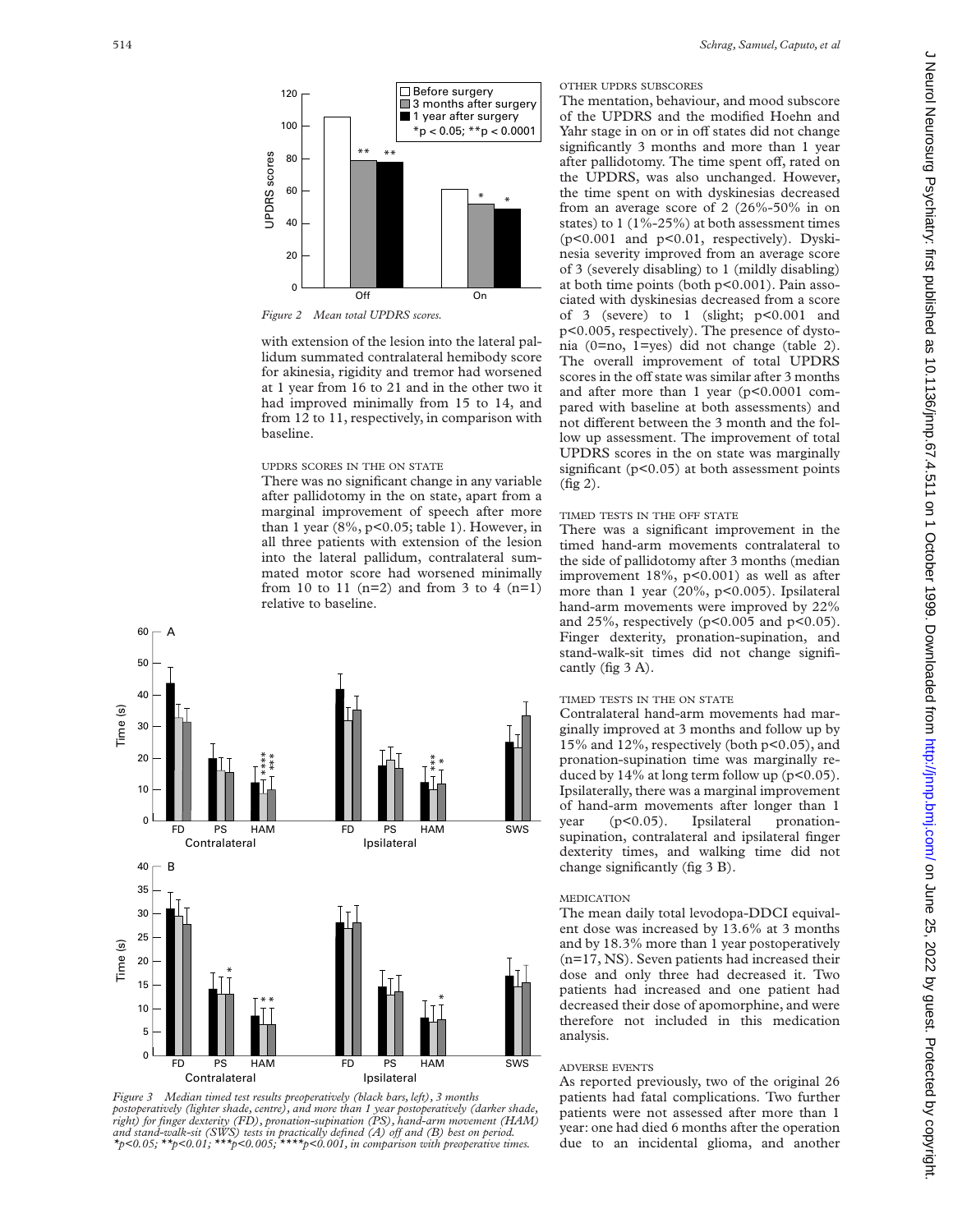*Table 3 Persistent improvements in long term (1 year follow up) reports of pallidotomy*

| Author (year)                                         | Maximal<br>follow up<br>(months)/n | Dyskinesia    |                              | <b>UPDRS</b> score<br>in off |           | <b>Bradykinesia</b>       |                                |                           |                |                                   |                                                         |
|-------------------------------------------------------|------------------------------------|---------------|------------------------------|------------------------------|-----------|---------------------------|--------------------------------|---------------------------|----------------|-----------------------------------|---------------------------------------------------------|
|                                                       |                                    | Contralateral | Ipsilateral                  | Motor<br>part                | ADL       | Contralateral             | Ipsilateral                    | Tremor                    | Time<br>in off | Gait/stability<br>in off          | On period features<br>other than dyskinesia             |
| This series<br>(1998)                                 | 14/20                              | $\ddot{}$     | $(+)$                        | ÷.                           | $\ddot{}$ | $^{(+)}$                  |                                | $\ddot{}$                 |                | $\ddot{}$                         |                                                         |
| Dogali et al;<br>Fazzini et al<br>$(1995, 1997)^{16}$ | $12/18$ ,<br>24/11                 | $\ddot{}$     | ?                            | $+$                          | $\ddot{}$ | $\ddot{}$                 | $+$                            | $^{(+)}$                  | ?              | $+$                               | Motor and ADL<br>score, gait,                           |
|                                                       | 36/10, 48/5                        |               |                              |                              |           |                           | $(+/-)$ at 4<br>years          | $\geq 1$ year             |                | $\geq 1$ year                     | bradykinesia, mild,<br>but persistent,<br>$\geq$ 1 year |
| Baron et al<br>$(1996)^{17}$                          | 12/15                              | $\ddot{}$     | ?                            | $+$                          | $^{(+)}$  | $\ddot{}$                 |                                | $\ddot{}$                 | $\ddot{}$      | $(+/-)$                           | $(+/-)$                                                 |
| Kishore et al<br>$(1997)^{16}$                        | 12/11                              | $^{(+)}$      | $^{(+)}$                     | $\ddot{}$                    | $\ddot{}$ | $\ddot{}$<br>$(6$ months) | $(+/-)$<br>(6 months)          | $\ddot{}$<br>$(6$ months) | P              | $+$<br>$(6$ months)               |                                                         |
| Lang et al;<br>Kumar et al<br>$(1997, 1998)^{812}$    | 12/27<br>24/11                     | $\ddot{}$     | $(+/-)$<br>(after<br>1 year) | $\ddot{}$                    | ÷         | ÷                         | $(+/-)$<br>(after 3<br>months) | $(+/-)$<br>(small n)      | Ç              | $(+/-)$<br>(after 3–6)<br>months) | $(+/-)$<br>(after 1 year)                               |
| Johansson et al<br>$(1997)^7$                         | 12/?                               | $\ddot{}$     | $^{+}$                       |                              |           |                           |                                | $\ddot{}$                 |                |                                   |                                                         |

n=Number of patients; improvement rated as +=persistent; (+)=persistent, but decreasing; (+/−)=lost or decreased; −=not improved; ?=not reported; bold=consistently improved in most reports

> patient could not be evaluated due to paranoid psychosis, which started 12 months after the surgical procedure in association with an increase in levodopa dose.

> Four patients (15%) had had early "major" complications that were either life threatening or interfered with their daily routine, including the first patient with MRI evidence of extension of the lesion into the internal capsule, who had developed contralateral facial weakness, motor hemineglect, and severe dysphagia and dyarthria. One patient had developed focal seizures and impairment of consciousness due to a small deep haemorrhage at the site of the lesion and a small superfical mesial frontal haematoma with infarction of the mesial frontal cortex. A third patient developed transient facial weakness and dysphagia and postural instability and one patient developed tranisent confusion and dysphagia due to a small haemorrhage at the lesion site. A further 10 had had "minor" complications. Including major and minor complications, there were persistent adverse events for more than 1 year in nine out of the 22 (41%) patients assessed after this time. Three patients had asymptomatic quadrantanopia, five dysarthria, one abulia, and one had paroxysmal shaking of one limb. Ten patients had had no adverse events initially, apart from hypersalivation in one, and 13 (59%) of the 22 patients evaluated after more than 1 year had no residual adverse phenomena.

#### OVERALL CLINICAL OUTCOME

All but one of the 22 patients evaluated after more than 1 year considered themselves improved overall compared with their preoperative state. In three patients the remaining ipsilateral dyskinesias are still disabling. In the remaining patient, on state contralateral and ipsilateral dyskinesias as well as contralateral motor score in off were improved at both 3 months and 21 months, but on state motor score had deteriorated after 1 year.

### **Discussion**

The results of this follow up study suggest that the dramatic reduction of on state contralateral dyskinesias as well as the less pronounced improvement in off state activities of daily living scores after unilateral pallidotomy persist for at least 1 year. The benefit for contralateral motor scores and ipsilateral and axial dyskinesias was also maintained without significant deterioration after the first few months, albeit the improvement was less significant compared with baseline. The daily time spent with dyskinesias was significantly reduced after pallidotomy, and remained decreased throughout the follow up period. The severity of dyskinesias, as well as pain associated with dyskinesias, also remained improved postoperatively. By contrast, we did not detect a significant, persistent effect on time spent off, and there was only significant improvement of timed test scores (assessing dexterity) in one task, reflecting the only modest improvment of underlying parkinsonism. Apart from a slight improvement of ipsilateral rigidity, on state and ipsilateral off state motor scores did not improve significantly at any time in this series. Gait in off states improved marginally, whereas speech during off states had markedly worsened after 1 year.

In those of the few other reports of patients assessed at least 1 year after pallidotomy, the improvement of on state dyskinesias and of off state contralateral motor scores generally also persisted, albeit sometimes with decreased levels of significance. By contrast, initial improvement of other features was often lost during the first year (table 3).

Lang *et al* and Kumar *et al* reported 24 and 27 patients, respectively, who were evaluated 1 year, and 11 patients who were evaluated 2 years after unilateral pallidotomy.<sup>8 12</sup> At 1 and at 2 years postsurgery, the reduction of contralateral dyskinesias and improvement of the total UPDRS score in practically defined off that was seen was sustained. However, the reduction of ipsilateral dyskinesias and the mild improvement of on state UPDRS score (19%) was lost after 1 year, and improvement of postural stability and gait only lasted for 3–6 months. In the study by Shannon *et al*, 26 patients underwent pallidotomy and 21 were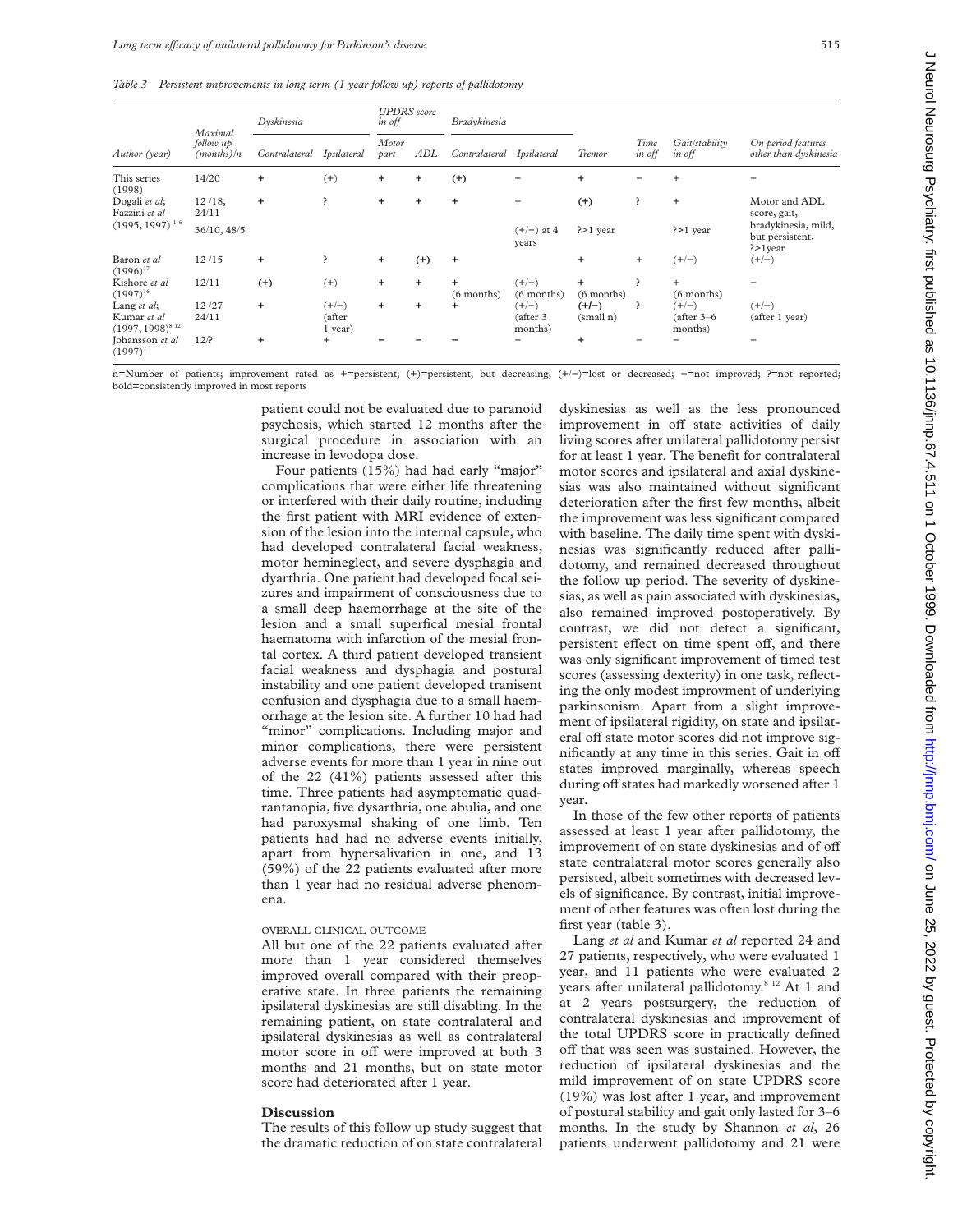assessed at 1 and at 6 months postoperatively. The severity and duration of dyskinesias and the motor score contralateral to the lesion were significantly diminished at 6 months, but slightly less than at 1 month. Other measures, including ipsilateral motor score, ADL, modified Hoehn and Yahr stage, time in off, and improvement of gait, had improved after 1 month, but this did not persist at 6 months postoperatively. <sup>9</sup> Kishore *et al* followed up 11 out of 23 patients after pallidotomy for 1 year. The improvement of the total motor and ADL subscores of the UPDRS in off was stable up to 1 year, but ipsilateral improvement of tremor and bradykinesia in off states was not maintained after 6 months. On state total dyskinesia score improved significantly after surgery, but this improvement diminished after 1 year.<sup>16</sup> In a report of 15 patients followed up at 1 year after pallidotomy by Baron *et al*, contralateral on state dyskinesias and off state tremor remained improved at 1 year. Off state motor score also improved significantly at 3 months, and this effect was maintained after the first year, but the improvement in the activity of daily living score was considerably diminished at 1 year. Both subscores in on, and several subjective measures such as speech, swallowing, and pain, were marginally improved at 3 months, but had also returned to baseline at the 1 year assessment. However, Schwab and England scores in on and off remained improved from a mean of 49% at baseline to 69% at 1 year.<sup>17</sup> Johansson *et al* reported persistent improvement of dyskinesias and tremor contralateral to the surgical lesion, but there was no change of UPDRS motor scores and gait at any time. <sup>7</sup> On the other hand, Dogali *et al*<sup>6</sup> found that the dramatic improvement of ADL and motor subscores of the UPDRS as well as the improvement of timed tests in off and on was maintained at 1 year after ventral pallidotomy, and contralateral dyskinesias did not recur in 18 patients. By contrast, no such improvement was seen in a group of non-surgically treated patients. In the longest follow up to date, the same group later reported the results of 11 patients evaluated 2 (n=1), 3 (n=5), and 4 (n=5) years after unilateral pallidotomy. In all patients benefit was maintained at the latest follow up for the motor and ADL subscores of the UPDRS, the timed tests, and dyskinesias, whereas ipsilateral improvement in timed test scores decreased after 4 years, but still remained significantly improved compared with preoperative values.<sup>1</sup>

Therefore, in all series, the most dramatic, persistent benefit of pallidotomy is the improvement of contralateral dyskinesias and, less markedly, contralateral parkinsonism in off states, both effects being maintained for at least 6 months. The amelioration of ipsilateral and axial dyskinesias in on, and of ipsilateral and axial parkinsonian features in off, if seen, is variable and often not persistent for more than a few months. On state parkinsonism did not improve to a significant degree at any time in most series. However, in most studies, including the present one, there was no deterioration of ipsilateral parkinsonism, as might have perhaps been expected due to the natural progression of the disease, and ipsilateral dyskinesias remained significantly improved after more than 1 year, albeit by less than after 3 months.

Initial, but transient, dramatic improvement of all features of parkinsonism, as sometimes seen, $10$  may be explained by the large placebo effect typically seen in treatment trials of Parkinson's disease, particularly as none of the currently published data were placebo controlled. Some of the initial improvement during the first month, as well as some of the adverse events during this time, could also be explained by perilesional oedema at the site of pallidotomy. However, the persistence of improvements for up to 1 year is unlikely to be due to a placebo effect and cannot be explained by perilesional oedema and so is likely to be due to the structural lesion made during pallidotomy.

The alleviation of both dyskinesias and bradykinesia by pallidotomy poses a paradox in the current model of basal ganglia function.<sup>18</sup> By interrupting the increased inhibitory output from the medial pallidum to the thalamus, pallidotomy would be expected to alleviate bradykinesia, but also to worsen dyskinesias rather than improve them. Recently, however, Krack *et al* <sup>19</sup> have shown that stimulation of the ventral part of the internal pallidum improved dyskinesias and rigidity but at the same time induced severe akinesia. Stimulation of the dorsal part, on the other hand, led to moderate improvement of akinesia, but could induce dyskinesias. Stimulation of the intermediate part of the internal pallidum achieved a good compromise mimicking the effect of pallidotomy.<sup>19</sup> These somatotopic differences in the function of the internal pallidum may explain the paradox of pallidotomy, and also the differences in results of different centres and between individual patients. It is noteworthy that the results in our three patients in whom the lesion extended into the lateral pallidum were less favourable than in the remainder, in whom it was restricted to medial pallidum.

In this series, and in others $916$  the morbidity and mortality of the procedure was appreciable despite the experience of these centres in stereotactic procedures. Two patients in this series had a fatal complication, and four patients had major complications after pallidotomy. Other centres have also reported fatal complications and major significant adverse events, $9^{20}$  illustrating the potential risk of the procedure. It is not yet clear whether the use of microelectrode recording has a significant influence on the risk of cerebral haemorrhage, the underlying complication in four fatalities.<sup>9 10 16</sup> There was, however, a learning curve, with 12 out of our first 14 patients experiencing adverse events, but only four out of the next 12 patients, which is similar to the experience in other centres. $17$   $21$ Three of four patients with major complications retained persistent deficits, but because of the beneficial effects of surgery all considered themselves improved overall after more than 1 year. Most minor adverse events had improved